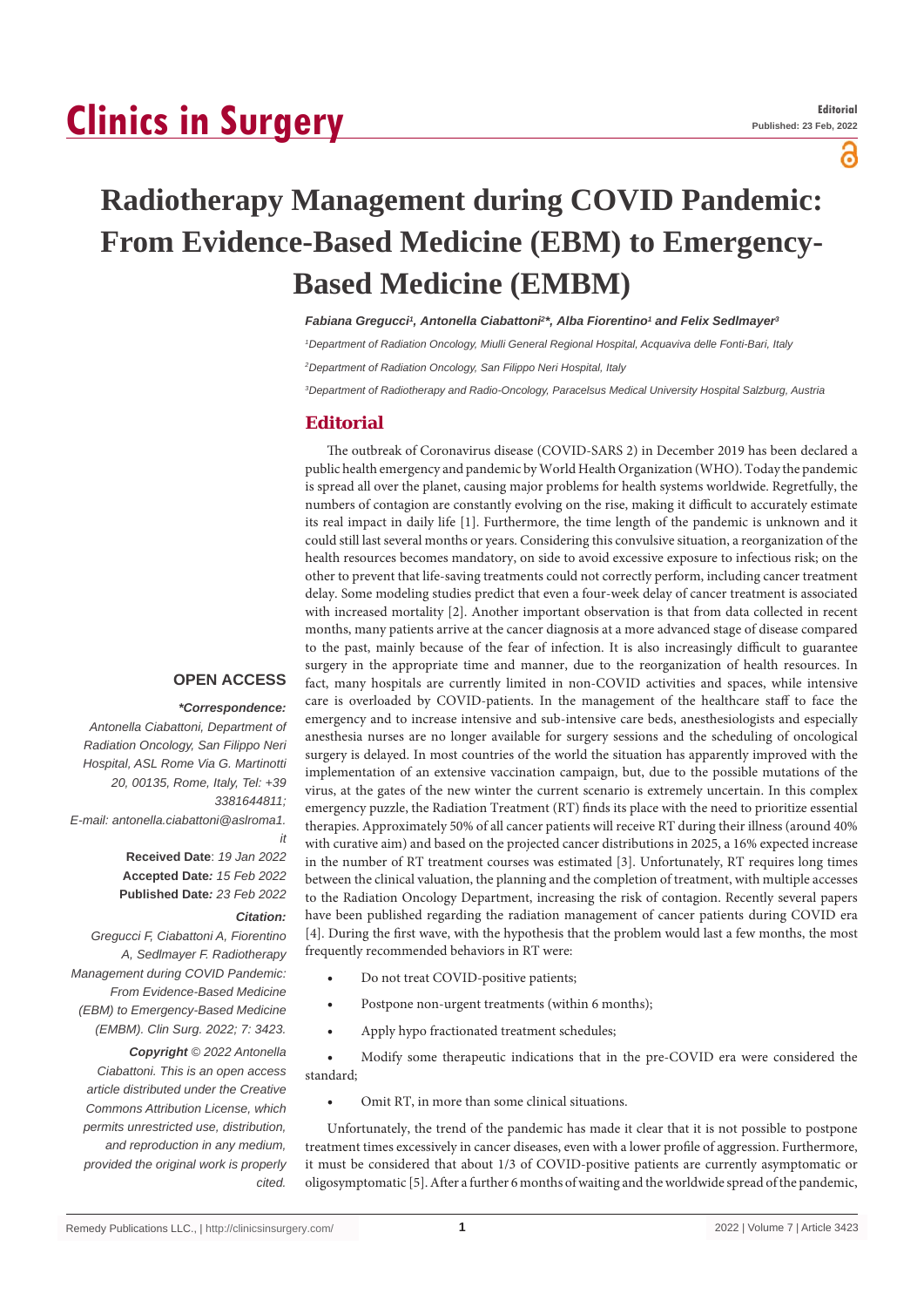it is necessary to review the whole organization of the therapies and some previously given indications. In the current time, the health system organization should be completely restructured, switching "from Evidence-Based Medicine (EBM) to Emergency-Based Medicine (EMBM)", optimizing the resources. In this perspective, a review of the role of RT in the management of the cancer patient is absolutely mandatory, with emphasis on even stronger customization of each decision for an individual patient, however still in accordance with standard of care guidelines. Some of the measures used in the first wave have been confirmed as valid, others less.

In this enlarged context, the following approaches should be taken into account:

Consider the possibility of treating COVID-positive patients in selected cases (i.e. little symptomatic or asymptomatic COVID cases, highly symptomatic for cancer, with priority to oncological emergencies like spinal cord compression, mediastinal syndrome, hemorrhages, worsening pain not controlled by drugs etc.);

Prioritize treatments based on the biological aggressiveness of the cancer (i.e. H&N cancer, anal canal, central nervous system);

Preferably use hypofractionated schedules and highly favor stereotactic RT treatments when clinically indicated;

Consider the possibility that, in selected clinical situations, RT with a radical purpose could replace/assist the surgical approach.

In this scenario, a paradigmatic example could be the management of Breast Cancer (BC). It is an extremely heterogeneous disease, which requires careful therapeutic planning to achieve the best possible cure. BC is the oncological condition with the highest incidence in women and also the first cause of cancer death, in which RT halves the overall recurrence rate and reduces mortality by about one-sixth. Various factors influence the therapeutic choices such as age, stage, biology, the presence of other co-morbidities, and, last but not least, the individual predisposition of the adequately informed patient on the benefits and risks of the treatments. Considering the already mentioned contingencies, new issues of growing importance in this emergency situation are the surgical management of BC as much as to find new roles for RT. One of the questions could be: "Having few available resources that need to be maximized, can radiosurgery replace the knife for management of breast cancer in selected cases?" In some situations, RT could also be performed as a real substitute of resection. It would be necessary to clearly define in which cases. The second question concerns the feasibility of the neoadjuvant radiation treatment associated or not with systemic therapy for locally advanced BC, based on clinical and disease characteristics [5], to reach downsizing and down staging, which leads patients to be eligible for lumpectomy. This strategy could improve the results to be pursued in this era, favoring shorter surgical times (day-surgery) and less risk of complications. Even in field of preoperative RT, recently, radiosurgery in early stage and low risk BC is arising [6]. In addition, when shortcomings of anesthesiologic resources endanger timely surgery, neoadjuvant approaches are best suited for bridging the gap. Third point, Intraoperative Radiotherapy (IORT) is a logical approach for reducing or – in low risk situations - even omitting subsequent repeated hospital contacts for adjuvant radiotherapy [7]. In particular IORT with electrons (IOERT) as boost has proven to substantially reduce in-breast failure rates in any risk situation, not least due to suppression of tumor cell repopulation

until adjuvant RT might start [8]. This fact could give more space delaying the onset of RT until an epidemiological situation reaches acceptable levels. Finally, extreme hypofractionated schedules could be used in the treatment of early-stage breast cancer. Recently, the phase 3 FAST-Forward study [9], using 26 and 27 Gy in 5 fractions in 1 week, showed the non-inferiority of this approach in terms of local tumor control and confirmed the safety of the treatment. Considering that patients affected by pT1–3/pN0–1/M0 were enrolled and the median age was 61 years, these results suggest that most of the patients with breast cancer could receive this treatment, avoiding longer radiotherapy schedules. In a world where scientific progress made possible to obtain treatment results that were unimaginable up to 20 years ago for the most of cancers, and in this BC is at the top, we cannot witness inert to its regression just for fear. Moreover, professionally and ethically we have clear duties towards our patients: For this reason, it is mandatory to contain the infection spread with the respect of the rules promoted by WHO; on the other hand, we must find quick solutions that can allow the patients to receive adequate care. During the pandemic, making a fair balance of all the factors involved is very hard. However, it must always be kept in mind that COVID as cause of death is by far ruled out by cancer. The technical and technological advances achieved in RT, supported by scientific evidences, but mainly based on results observed in decades of practice, made it possible to modulate and organize treatments in a highly personalized way. If the term "personalized medicine" has conquered the scientific community with increasing interest, it now takes on an even more significant meaning. In fact in this delicate time some of the therapeutic solutions listed above for BC RT might serve as example of personalized medicine and become a therapeutic standard even without long-term hard evidence, due to the emergency condition. The present short editorial would like to provide a concrete idea on BC RT management during COVID-19 pandemic that can be practicable and useful in all RT Cancer Centers of the World, to ensure patients continuity of care, with an impact on local health policies compatible with the current emergency. Combining future worldwide observational data and results will allow us to discover that sometimes we learn much more from the daily experience than what years of study could have suggested us to be "feasible and effective".

#### **References**

- 1. [World Health Organisation. Coronavirus disease \(COVID-2019\) situation](https://www.who.int/docs/default-source/coronaviruse/situation-reports/20200318-sitrep-58-covid-19.pdf?sfvrsn=20876712_2.)  [reports; 2020.](https://www.who.int/docs/default-source/coronaviruse/situation-reports/20200318-sitrep-58-covid-19.pdf?sfvrsn=20876712_2.)
- 2. [Hanna TP, King WD, Thibodeau S. Mortality due to cancer treatment](https://www.bmj.com/content/371/bmj.m4087)  [delay: Systematic review and meta-analysis. BMJ. 2020;371:m4087.](https://www.bmj.com/content/371/bmj.m4087)
- 3. [Borras JM, Lievens Y, Barton M. How many new cancer patients in Europe](https://pubmed.ncbi.nlm.nih.gov/26922487/)  [will require radiotherapy by 2025? An ESTRO-HERO analysis. Radiother](https://pubmed.ncbi.nlm.nih.gov/26922487/)  [Oncol. 2016;119\(1\):5-11.](https://pubmed.ncbi.nlm.nih.gov/26922487/)
- 4. [Coles CE, Aristei C, Bliss J. International Guidelines on Radiation Therapy](https://pubmed.ncbi.nlm.nih.gov/32241520/)  [for Breast Cancer during the COVID-19 pandemic. Clin Oncol \(R Coll](https://pubmed.ncbi.nlm.nih.gov/32241520/)  [Radiol\). 2020;32\(5\):279-81.](https://pubmed.ncbi.nlm.nih.gov/32241520/)
- 5. [Piroth L, Cottenet J, Mariet AS. Comparison of the characteristics,](https://www.thelancet.com/journals/lanres/article/PIIS2213-2600(20)30527-0/fulltext)  [morbidity, and mortality of COVID-19 and seasonal influenza: A](https://www.thelancet.com/journals/lanres/article/PIIS2213-2600(20)30527-0/fulltext)  [nationwide, population-based retrospective cohort study. Lancet Respir](https://www.thelancet.com/journals/lanres/article/PIIS2213-2600(20)30527-0/fulltext)  [Med. 2020:S2213-2600\(20\)30527-0.](https://www.thelancet.com/journals/lanres/article/PIIS2213-2600(20)30527-0/fulltext)
- 6. [Corradini S, Krug D, Meattini I. Preoperative radiotherapy: A paradigm](https://pubmed.ncbi.nlm.nih.gov/31272045/)  [shift in the treatment of breast cancer? A review of literature. Crit Rev](https://pubmed.ncbi.nlm.nih.gov/31272045/)  [Oncol Hematol. 2019;141:102-11.](https://pubmed.ncbi.nlm.nih.gov/31272045/)
- 7. [Strnad V, Krug D, Sedlmayer F. Breast cancer expert panel of the German](https://leitlinien.dgk.org/files/2015_Stellungnahme_leitlinie-der-degrodgk-zur-strahlentherapie.pdfhttps:/pubmed.ncbi.nlm.nih.gov/32350554/)